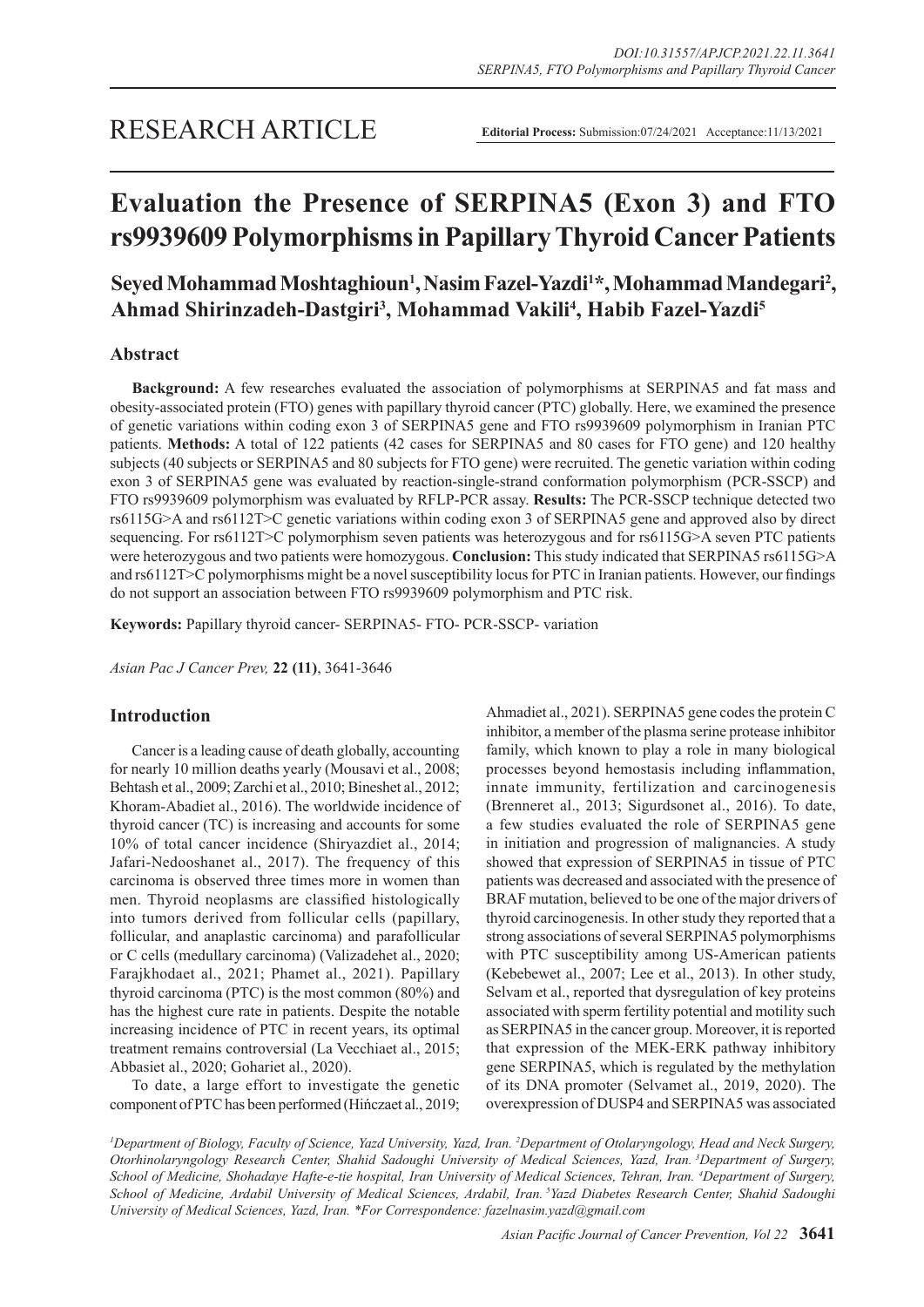#### *Seyed Mohammad Moshtaghioun et al*

with the indolent behavior of BRAF-positive ovarian tumors due to suppression of matrix metalloproteinase (MMP9) activity (Leeet al., 2013; Dastgheibet al., 2016). Moreover, some studies suggested that polymorphisms at fat mass and obesity associated (FTO) gene might be significantly associated with PTC risk, while the results of some other studies were controversial. Thus, we carried out this study to evaluate the association of the association of genetic variations within coding exon 3 of SERPINA5 and rs9939609 polymorphism with susceptibility to PTC in Iranian patients.

# **Materials and Methods**

#### *Participants*

Ethics approval of this study was issued by the Ethics Committee of Yazd University (IR.YU.SPH. REC.1398.098), Yazd, Iran. All procedures in the current study were performed in accordance with the ethical standards of the institutional or national research committee and with the 1964 Declaration of Helsinki and its later amendments or comparable ethical standards. The objective of the study was fully explained to all participants and a written informed consent was obtained from them. This study was approved by the Ethics Committee of the Yazd University. The eligible participants corresponded to a total of 122 patients (42 cases for SERPINA5 and 80 cases for FTO gene) and 120 healthy subjects (40 subjects or SERPINA5 and 80 subjects for FTO gene) without any history of malignancy considered as the control group. All of PTC patients were histologically confirmed by pathologists. The PTC case and healthy subjects were gender and age matched.

#### *DNA extraction and Genotyping SERPINA5 Exon 3*

Genomic DNA was extracted from 200 μL of peripheral blood of all subjects with EDTA as an anticoagulant. A Commercially available kit for DNA extraction was used for DNA extraction, according to the manufacturer's instructions kit (purchased from GeneAll Co., LTD). The SERPINA5 polymorphisms were genotyped using Single strand conformation polymorphism (SSCP) technique. Polymerase chain reaction (PCR) amplification of genomic DNA was performed using one pair of primer, scanning the coding exon 3 of SERPINA5 gene. The primer sequences and product size have listed in Table 1. PCR amplification was performed in a final volume of 25 μl containing 100 ng total DNA as a template, 0.5 μl each primers (10 pmol), 0.8 μl MgCl2, 0.5 μl of dNTP, 2.5 μl of 10X PCR buffer and 2 Units Taq DNA polymerase. The PCR was performed based on the following conditions: initial denaturation at 95°C for 5 min; followed by 30 cycles including denaturation at 95°C for 30 s, annealing at 61.7°C for 50 s, and extension at 72°C for 35s; and a final extension at 72°C for 5 min. The PCR products were electrophoresed on 1.5% agarose gel and stained with ethidium bromide. Then, PCR-SSCP assay was used in order to screening the mutations. For this analysis, 5μl of PCR products were mixed with 2μl of SSCP loading dye. The samples were denatured at 94°C for 10min and

cooled on ice. The fragments showed abnormal migration to elucidate the type of mutation, samples with different band were sent for directly sequencing. The control samples were selected from 40 unrelated, ethnically normal controls.

# *FTO rs9939609 Polymorphism*

Genomic DNA was extracted by DNA isolation kit according to the manufacturer's recommendations. The DNA quantity was measured NanoDrop (ND1000, USA), and the extracted DNA was stored at -20°C until use. The FTO rs9939609 polymorphism was genotyped using RFLP- PCR. The primer sequences and product size have listed in Table 1. The PCR reaction in of total volume 20 μl was performed with a mixture containing 5µl genomic DNA, 5µl dNTPs, 1µl of each primer and 0.5µl Taq DNA polymerase which was added into 3µl of PCR buffer containing 10 mMTris-HCl, 1.5 μM MgCl, and 50 mMKCl and added the double distilled water to make up the total volume. The amplification step consisted of 40cycles of 45s at 95°C, 60s at 59°C, in addition to 72°C for 45 s with a final extension of 5min at 72°C. The product was digested with 5ul (10x) ScaI restriction endonucleases at 37˚C for 8 hours. Then, the products add were loaded on a buffer and run on 1.5% Agarose gel for 1 hour. The product sizes were as: a band of 187 bp for the TT genotype, two bands of 154, 33 bp for the AA genotype and three bands of 187, 154, and 33 bp for AT heterozygous genotype.

#### *Statistical Analysis*

The chi-square test or Fisher's exact test was performed to examine the differences between cases and controls in terms of mean age and gender. Hardy-Weinberg equilibrium (HWE) was used for the distributions of FTO rs9939609 polymorphism in healthy subjects performed by the chi square  $(\chi^2)$  test. The associations of FTO rs9939609 polymorphism with PTC risk was calculated by using the odds ratio (OR) and 95% confidence interval (CI) (Jafari-Nedooshanet al., 2019; Bahrami et al., 2020; Bahrami et al., 2020; Jarahzadehet al., 2021). Statistical analyses were carried out using SPSS version 19.0 (SPSS Co., Chicago, IL, USA) for Windows.

# **Results**

#### *SERPINA5 exon 3*

Exons 3 of the SERPINA5 gene were screened for the presence of mutations by PCR SSCP. As shown in Figures 1 and 2, DNA fragments showed abnormal banding patterns on SSCP analyses were sequenced for the identification of exact variation. The analyses identified two rs6115 and rs6112 genetic variations within coding exon 3 of SERPINA5 gene and approved also by direct sequencing. For rs6112 T>C polymorphism seven patients was heterozygous and for rs6115 G>A seven PTC patients were heterozygous and in two patients were homozygous. These nucleotide variations have been observed simultaneously in five patients. The rs6112 T>C was not caused an amino acid change at position 159 (Proline to Proline; Pro> Pro). However, rs6115 G>A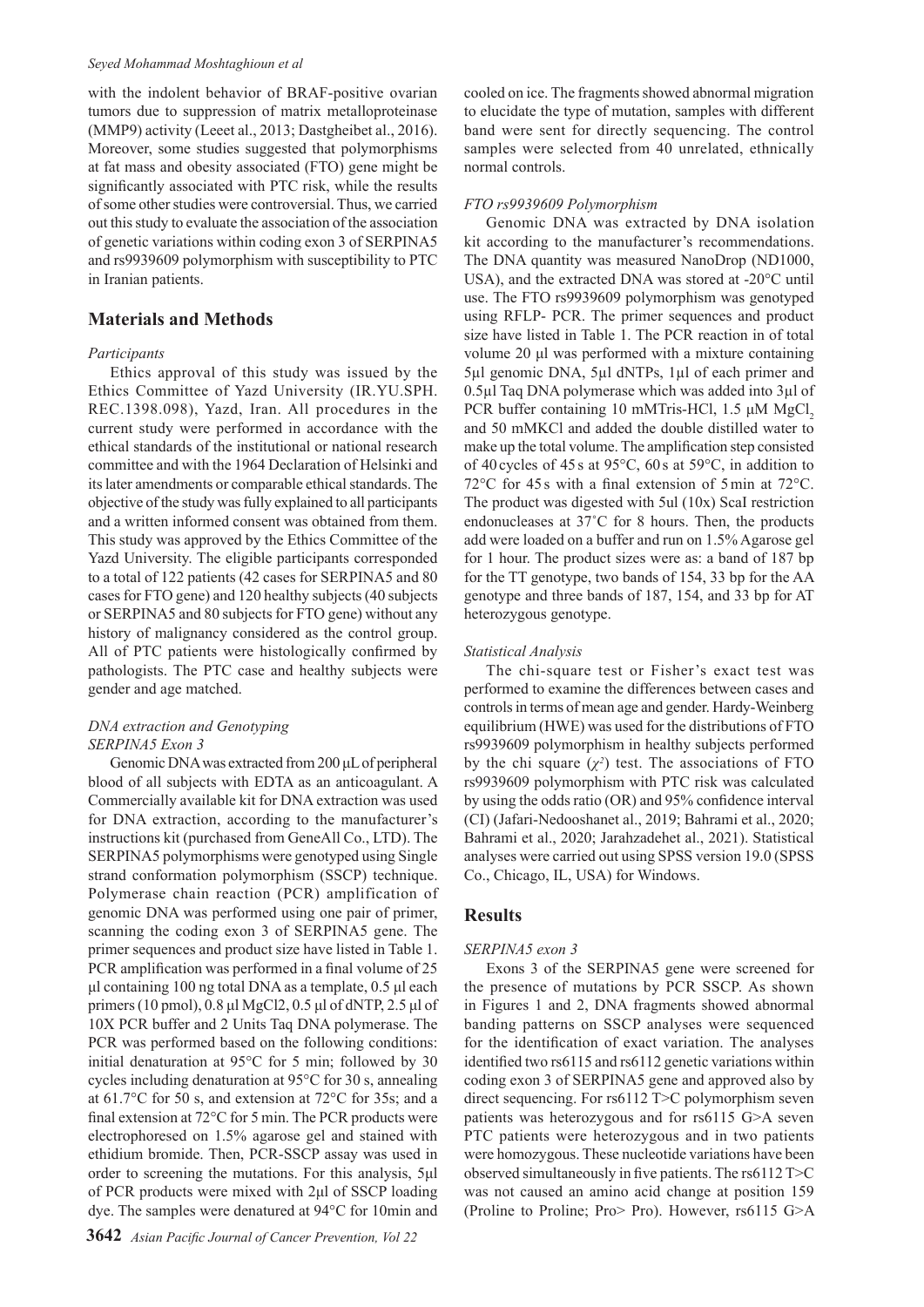

Figure 1. Agarose Gel Electrophoresis (1.5%) of PCR-SSCP Product for Exon3 of SERPINA5 Gene. Lanes 8-11 represents unrelated healthy controls, lanes 4 and 5 represents heterozygous- mutant, lanes 1,2,3,6 and 7 represents patients with similar banding pattern to unrelated healthy controls.

Table 1. Genotyping Features of SERPINA5 (exon 3) and FTO rs9939609

| SNP-ID        | Location | Sequence                              | Fragments size |
|---------------|----------|---------------------------------------|----------------|
| SERPINA5      | Exon 3   | F: 5'-GGGACTTTACCTTTGACCTCTACA-3'     | 394            |
|               |          | R: 5'-GCCACATAATCATTGATCTGCTTC-3'     |                |
| FTO rs9939609 | Intron 1 | 5'- AACTGGCTCTTGAATGAAATAGGATTCAGA-3' | C: 154, 33     |
|               |          | 5'- AGAGTAACAGAGACTATCCAAGTGCAGTAC-3' | T: 187         |

was associated with an amino acid changes at position 64 (serine to asparagine; Ser>Asn). Those two amino acids changes caused by rs6115G>A are two uncharged polar (hydrophilic), therefore, protein hydrophobicity significantly doesn't change (Figure 3). But, the rs6115G>A polymorphism may affect the function of the gene product.

#### *FTO rs9939609*

Table 2 showed the FTO rs9939609 genotype and allele frequencies. The FTO genotypes were in Hardy-Weinberg equilibrium ( $p=0.105$ ). The frequencies mutant homozygote genotype (TT) in PTC case and healthy subjects were obtained as 20.0 and 18.7%, respectively. Moreover, the heterozygote genotype (AT) frequency in the case and healthy subjects was 38.8 and 43.7%, respectively. There were no significant



Figure 2. Direct DNA Sequence Analysis Results. a, Sequence electropherogram for a heterozygous-mutant; b, Sequence electropherogram for a homozygous-mutant; c, Sequence electropherogram from homozygous-wild type. The arrow shows the site of mutation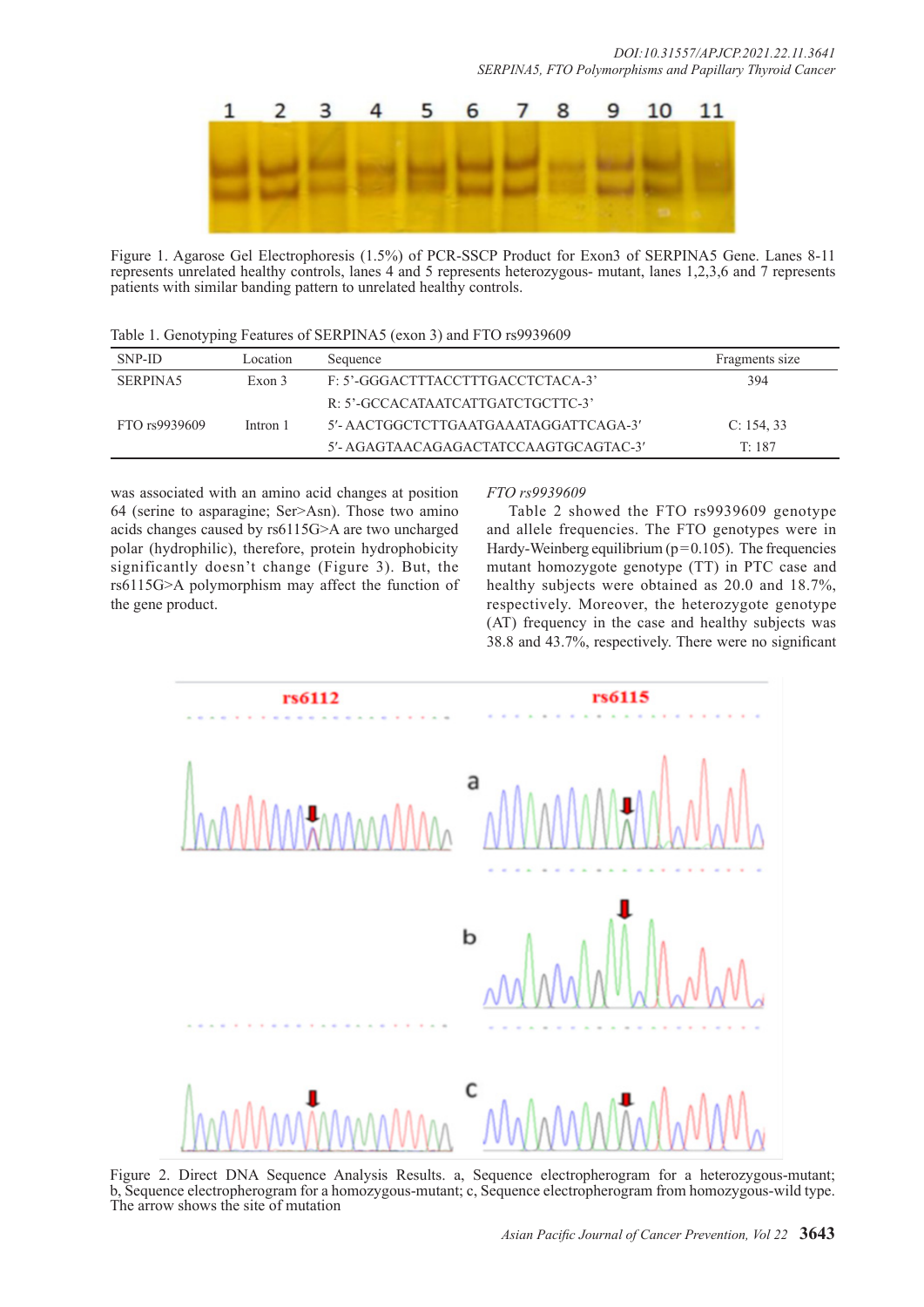Table 2. Distribution of the FTO rs9939609 Polymorphism in PTC Cases and Controls.

| Polymorphism | PTC $(n=80)$ | Controls $(n=80)$ | Odds Ratio |             |         |  |
|--------------|--------------|-------------------|------------|-------------|---------|--|
|              |              |                   | <b>OR</b>  | 90% CI      | P-Value |  |
| Genotypes    |              |                   |            |             |         |  |
| AA           | $33(41.2\%)$ | $30(37.6\%)$      | Ref.       |             |         |  |
| AT           | $31(38.8\%)$ | $35(43.7\%)$      | 0.813      | 0.433-1.528 | 0.521   |  |
| <b>TT</b>    | $16(20.0\%)$ | 15 (18.7%)        | 1.083      | 0.494-2.374 | 0.558   |  |
| Alleles      |              |                   |            |             |         |  |
| А            | $97(60.6\%)$ | $95(59.3\%)$      | Ref.       |             |         |  |
| T            | $63(39.4\%)$ | 65 $(40.7\%)$     | 0.949      | 0.607-1.485 | 0.819   |  |

OR, Odds Ratio; CI, Confidence Interval



Figure 3. Comparison of Normal (a) and Mutant Protein Hydrophobicity (b) Caused by SERPINA5 rs6115G>A Polymorphism.

differences in the mutant homozygote genotype (TT) and heterozygote genotype (AT) frequencies between PTC cases and controls. Regarding the frequency of mutant allele (T), it was estimated at 39.4% and 40.7% in the PTC cases and healthy subjects, respectively  $(OR=0.949,$ 95% CI=0.607-1.485, P=0.819).

# **Discussion**

A previous study revealed that the expression level of SERPINA5 is significantly reduced in advanced-stage of ovarian borderline tumors in comparison with the early-stage cases, indicating that this reduction is linked to more aggressive features of the ovarian borderline tumors (Azadi-Yazdiet al., 2017; Nayyaret al., 2017; Baghestaniet al., 2018; Sayadet al., 2020a; Sayadet al., 2020b). To date, a few studies evaluated the association of SERPINA5 polymorphisms with PTC worldwide. Moreover, there was no study on expression level of SERPINA5 in thyroid cancer, although some studies reported over-expression in SERPINA1 in sporadic and radiation-related thyroid cancers (Brenneret al., 2013; Sobhanet al., 2020). Thus, in the current, we examined the associations of SERPINA5 and p53 polymorphisms with risk of PTC in Iranian patients. Our findings showed that SERPINA5 rs6115 and rs6112 polymorphisms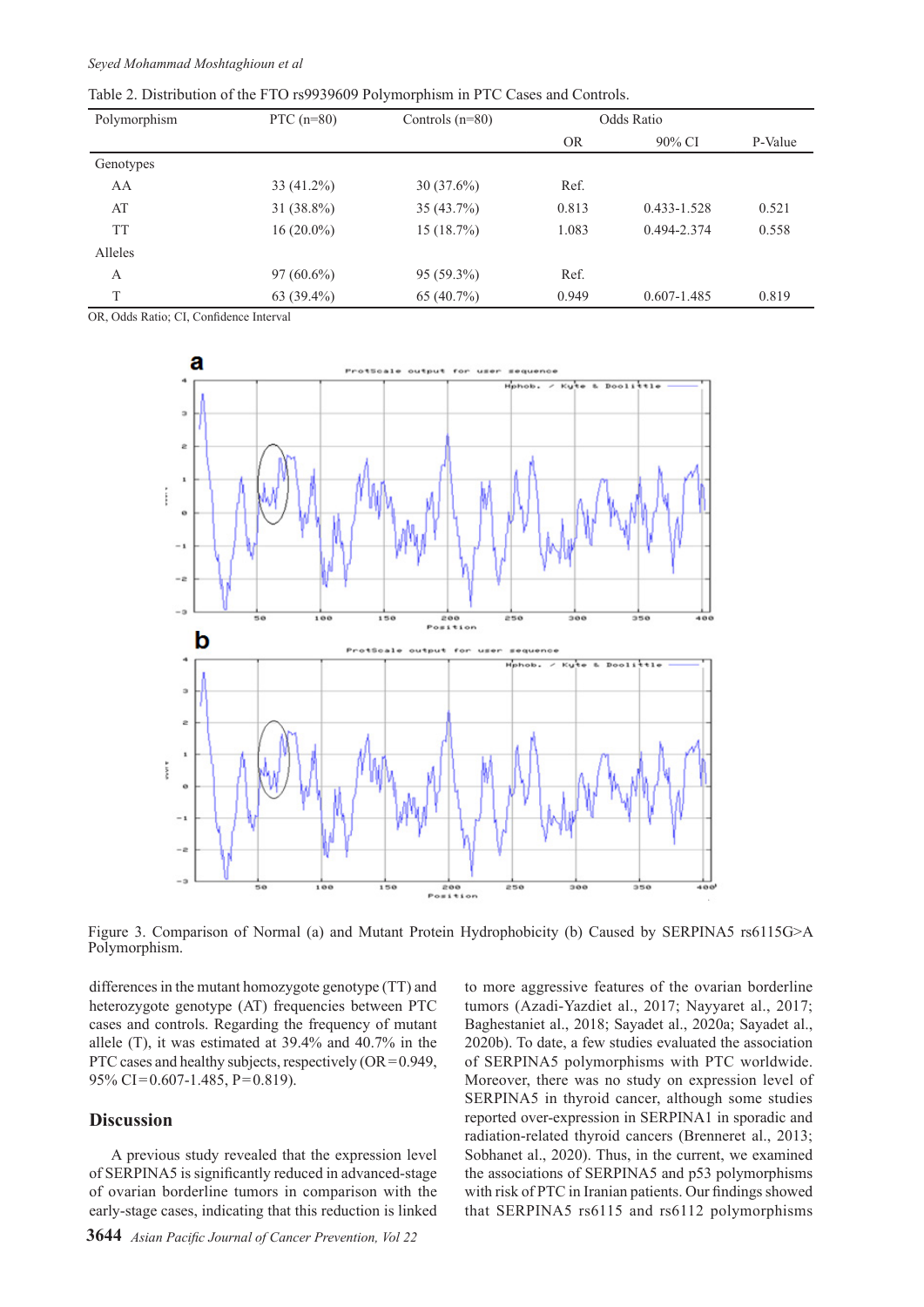might be a novel susceptibility locus for PTC. In 2013, Brenner et al., (2013) performed a study evaluated to identify genetic markers in immune-related pathways and SERPINA5 rs6115, rs6112, rs6108, rs10139508 polymorphisms in 230 candidate gene regions among 344 PTC cases and 452 controls. Their results revealed that the gene collection was not significantly associated with risk of PTC in overall. However, they reported that SERPINA5 rs6115 and rs6112 polymorphisms were significantly associated with PTC at SNPs level. Similarly, they illustrated that these polymorphism are novel susceptibility locus for PTC among US-American patients. In 2016, Sigurdson et al., (2016) evaluated the association of 17525 tag SNPs in 1129 candidate genes with PTC and follicular thyroid cancer (FTC) risk in Germany. Their results revealed several new associations between polymorphisms at SERPINA5, FTO, TICAM1 and HSPA6 genes with PTC risk. Lee et al., (2003) in a study evaluated expression of three genes and DNA methylation using 76 PTC tissues and three thyroid cancer cell lines (TPC1, WRO82-1 and XTC). In their study, SERPINA5 promoter methylation was observed in 7/10 of PTC tissues, while all normal thyroid tissues were unmethylated. Their findings showed that the expression of the MAPK signal-inhibiting gene SERPINA5 decreased in the TPC1 cell line, and SERPINA5 expression was regulated by DNA methylation, which was associated with a higher BRAF mutation rate in PTC (Lee et al., 2013).

The FTO gene has a strong linkage disequilibrium block, within which polymorphisms have been identified that is involved in the development of obesity. Recently some of variants at FTO gene have also been associated with development of cancer (Jafari-Nedooshan et al., 2017). There was no unanimous theory to annotate that obesity related genes can lead to TC. Given the essential role of FTO in development of some cancers and drug resistance, we evaluated the association with risk of PTC in Iranian patients. To the best knowledge, this was the first study to evaluate the possible role of FTO polymorphisms with risk of PTC in Iranian population. Our finding revealed that polymorphism at FTO gene was not associated with risk PTC. In 2012, Kitahara et al., (2012) in a study tested 575 tag SNPs in 23 obesityrelated gene regions among 341 incident PTC cases and 444 healthy subjects of European ancestry. Similarly, their results showed that FTO polymorphisms were not associated with susceptibility with PTC. Zhao et al., (2016) in meta-analysis based on 8 studies with 21,810 cases and 85,070 controls evaluated the association of FTOrs8050136 polymorphism with cancer risk. Their pooled data revealed that the FTOrs8050136 polymorphism may be associated with PTC. However, the polymorphism was not associated with pancreatic cancer, endometrial cancer, prostate cancer, colorectal cancer (CRC) and melanoma. However, the meta-analysis relatively small size of participants dwarfed its statistical power. Figlioli et al., (2016) in a meta-analysis combined the results from their genome-wide association study (GWAS) and from published studies on DTC. Their pooled data showed that five polymorphisms including CYP1A1 rs1799814, FTO rs1121980, and the GWAS identified

SNPs on 9q22 (rs965513, rs7048394, and rs894673), were statistically associated with DTC after the application of false discovery rate (FDR) correction.

Considering all the results, this study revealed that SERPINA5 rs6115 and rs6112 polymorphisms might be a novel susceptibility locus for PTC in Iranian patients. However, our findings do not support an association between FTO polymorphism and PTC risk in our population.

### **Author Contribution Statement**

Conceived and designed the study and experiments: Seyed Mohammad Moshtaghioun, Nasim Fazel-Yazdi, Mohammad Mandegari, Masoud Rahmanian. Performed the experiments: Nasim Fazel-Yazdi, Fatemeh Asadian. Analyzed the data: Nasim Fazel-Yazdi, Fatemeh Asadian, Habib Fazel-Yazdi. All authors have written and approved the manuscript.

### **Acknowledgements**

Not Applicable.

#### *Funding*

This study was supported by Yazd University, Yazd, Iran.

#### *Ethics approval*

This study was approved by Yazd University, Yazd, Iran.

#### *Availability of data and material*

 The datasets generated during and/or analyzed during this study are the corresponding author on reasonable request.

#### *Conflicts of interest*

The authors declare that they have no conflict of interest.

#### **References**

- Abbasi H, Dastgheib SA, Hadadan A, et al (2020). Association of Endothelial Nitric Oxide Synthase 894G > T Polymorphism with Preeclampsia Risk: A Systematic Review and Meta-Analysis based on 35 Studies. *Fetal Pediatr Pathol*, **10**, 1–16.
- Ahmadi SAY, Sayad S, Shahsavar F, et al (2021). Expression of Angiogenesis-related Genes in a Group of Iranian Cases of Breast Cancer. *Curr Pharmacogenomics Person Med*, **17**, 197–205.
- Azadi-Yazdi M, Karimi-Zarchi M, Salehi-Abargouei A, Fallahzadeh H, Nadjarzadeh A (2017). Effects of Dietary Approach to Stop Hypertension diet on androgens, antioxidant status and body composition in overweight and obese women with polycystic ovary syndrome: a randomised controlled trial. *J Hum Nutr Diet*, **30**, 275–83.
- Baghestani AR, Shahmirzalou P, Sayad S, Akbari ME, Zayeri F (2018). Comparison cure rate models by DIC criteria in Breast Cancer data. *Asian Pac J Cancer Prev*, **19**, 1601–6.
- Bahrami R, Dastgheib SA, Niktabar SM, et al (2020). Association of BMP4 rs17563 Polymorphism with Nonsyndromic Cleft Lip with or without Cleft Palate Risk: Literature Review

*Asian Pacific Journal of Cancer Prevention, Vol 22* **3645**